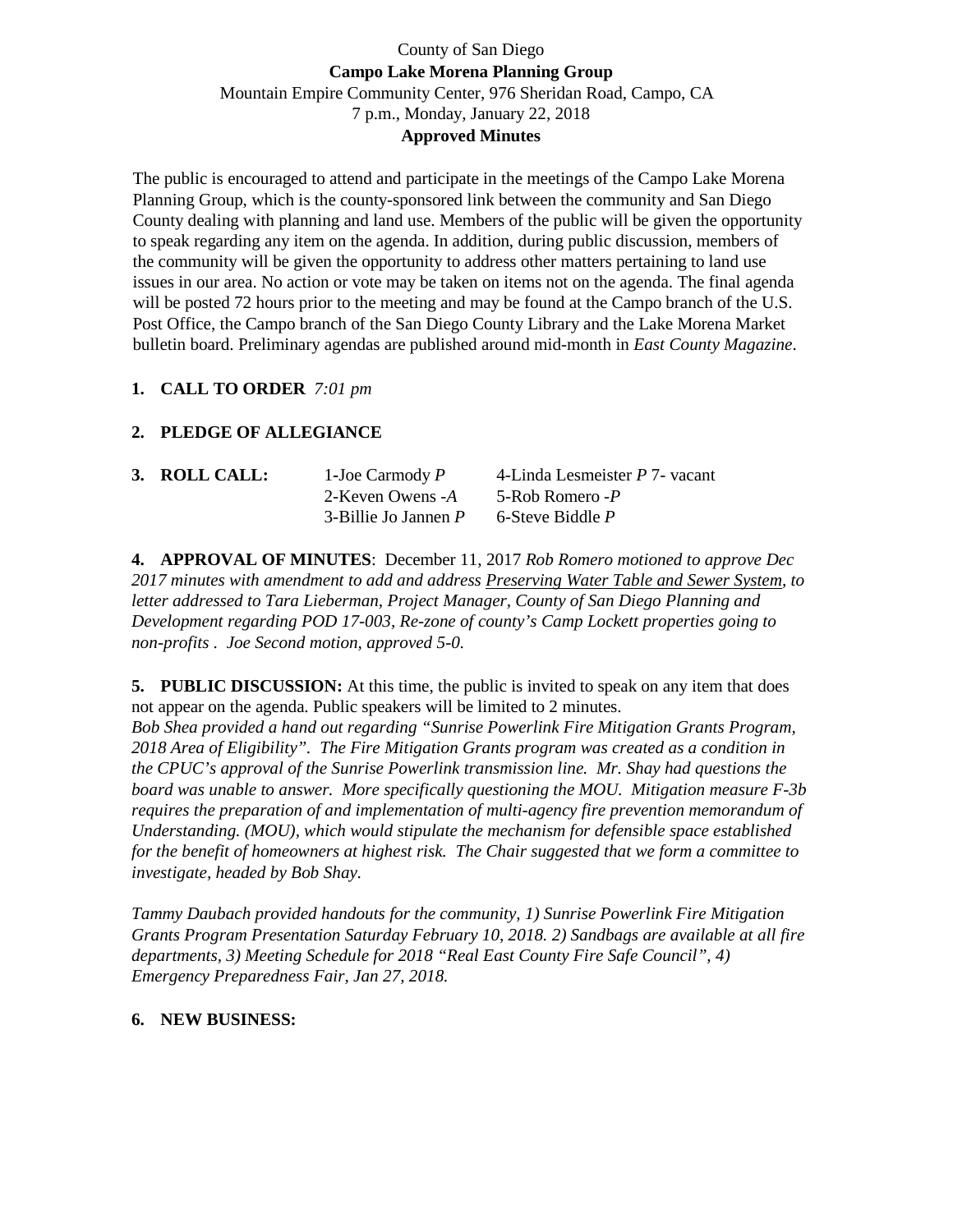**a. Project No. PDS2017-MUP-17-017, ATT cell tower to be placed at 2290 Lake Morena Drive, APN:** 607-022-37-00**.** The project is roughly south of the Verizon cell tower approved last year, but not yet built. The project includes a 35-foot-tall faux eucalyptus tree with 13 total antennas, 24 remote radio units, 4 surge protectors, 4 purcell cabinets, 2 emerson cabinets, 5 WCS filters, and one prefabricated equipment shelter. **Discussion and vote.**

*Christian Ruvalcaba presented AT&T cell tower, location 2290 Lake Morena Drive. Government Program is providing funds for this project. This location is located across the street from the Verizon Cell Tower, approved but not yet constructed. Mr. Ruvalcaba stated this new tower would provide service to the lower village of Lake Morena but not the upper village. The upper village of Lake Morena contains 123 residents. Mr. Ruvalcaba could not answer questions of coverage and agreed to send a map.* 

 *A letter of opposition was received from the neighbor of this cell tower location. The letter states that their property is a higher elevation, after construction, the antenna is pointed directly at her children's bedroom windows. Mr. Ruvalcaba stated the closest neighbor is located 500' from the cell tower location. Mr. Ruvalcaba could not answer questions posed by members CLMPG. Billie Jo and Joe Carmody posed questions regarding Co- location with Verizon. Mr. Ruvalcaba stated AT&T equipment must be located at 35', 35' is the maximum height allowed. Billie Jo asked if both county planners spoke regarding co-location. In the past, the county planner attends the CLMPG meeting to answer questions. Also in the past, County Planners are able to raise the height requirement regarding "co-location".* 

*Linda Lesmeister made a motion to table discussion and vote until such a time, the County Planner, Denise Russell, was available to attend CLMPG meeting to answer our questions. Joe Camody second motion. Vote 5-0.* 

**b. Update on local priority list for the county's Annual Road Resurfacing Program.** Rob Romero has taken on the task of ground-truthing to ensure that the county's current list agrees with community needs. For additional information about the program, including maps of projects underway and planned, visit the program website at:

http://www.sandiegocounty.gov/content/sdc/dpw/roads/Resurfacing\_Program.html**. Discussion and vote.**

*Rob Romero stated he drove and inspected every road located in Lake Morena. All roads were in good condition with the exception of a "dip" located on the west side of White Goose, between Bluegill and Quail. This area becomes flooded every time it rains. Bass road was also in poor condition. Motion by Steve Biddle to accept the priority list with the exception of White Goose and Bass Road. Joe Carmody second motion, vote passed 5-0.* 

**c. Annual review of CLMPG Standing Rules.** At this time, members can propose changes and updates to the document. **Discussion and vote.** *Review and discussion of Standing Rules, Steve Biddle made a motion to amend process for extending meetings, to change meeting extension from 15 minutes to 30 minutes. Joe Carmody second motion. Approved 5-0.*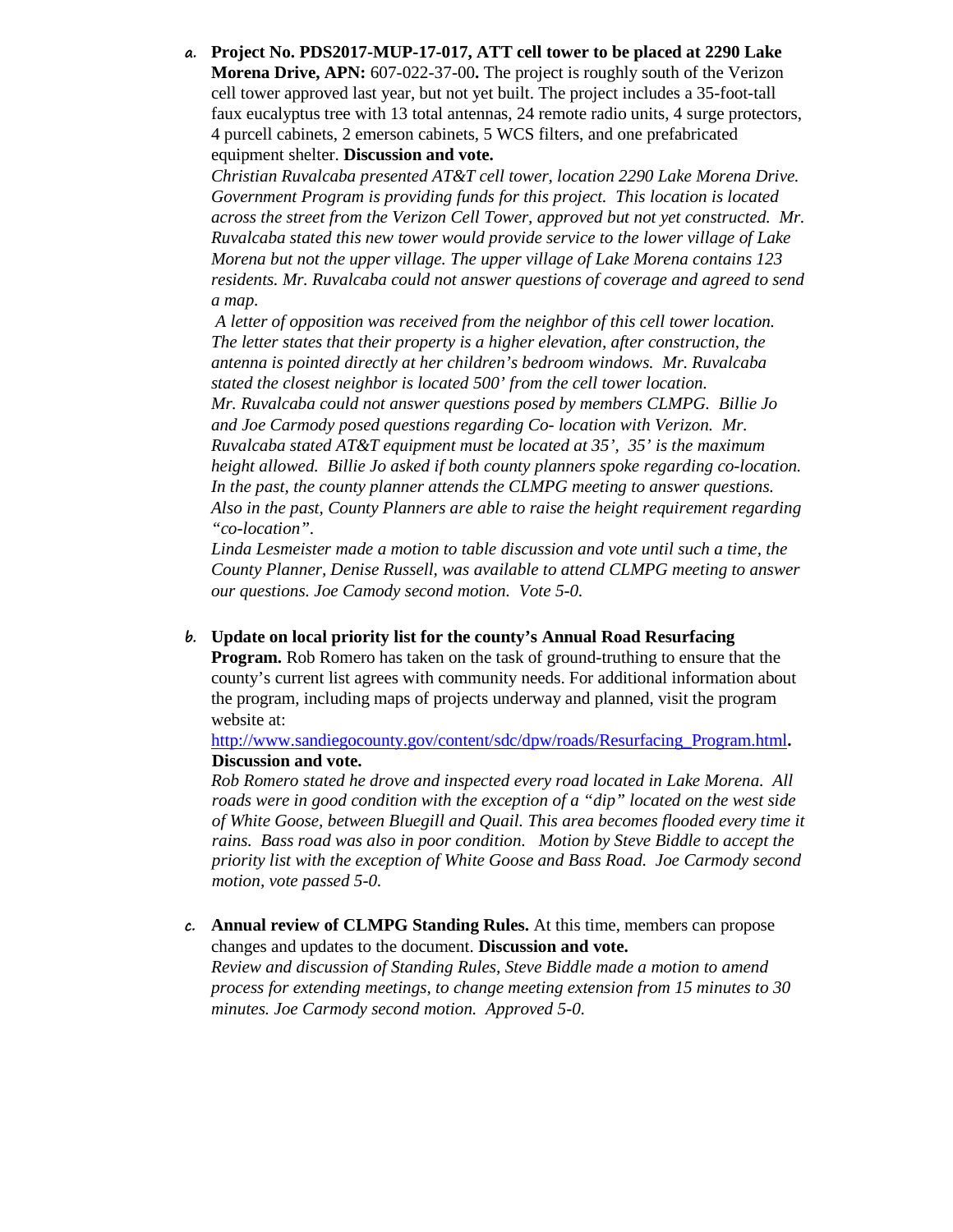**d. Election of 2018 officers for CLMPG.** The 2017 officers are: Chairman, Billie Jo Jannen; Vice Chairman, Joe Carmody; Secretary, Linda McCoy/Lesmeister; Parliamentarian, Keven Owens. **Discussion and vote on each position.** *Discussion was held to cross train members in all duties of officers. Chairman: Billie Jo Jannen Motion by Joe Carmody. Motion second by Rob Romero, Board vote approved 5-0 Vice Chairman: Joe Carmody Motion by Steve Biddle. Motion second by Rob Romero. Board vote approved 5-0. Secretary: Linda Lesmeister, Motion by Steve Biddle. Motion second by Joe Carmody, Board voted and approved 5-0. Parliamentarian: Rob Romero Motion by Joe Carmody. Motion second Steve Biddle. Board voted and approved 5-0.* 

### **7.** OLD BUSINESS:

- **e. Letter summarizing planning group and community input on planned uses for Camp Lockett and the Camp Lockett Master Plan zoning overlay**. On Oct. 23, the community participated in a workshop with proponents of the Camp Lockett plan for multiple non-profits to receive land donations within the old Camp Lockett footprint. The county and non-profits are in process of creating a zoning overlay to establish those uses. Proponents attended the Dec. 11 meeting for final discussion and questions. **Discussion and vote.**
- **f. Review of applicants for Seat 7**. Select an applicant to fill the seat for the fouryear term. This vacancy was declared in November 2016. **Discussion and vote.**
- **g. Standing Subcommittee reports**: Groundwater, Rob Romero; Sewer and Septic, Joe Carmody; Community Economic Impacts, Steve Biddle; Traffic and Public Safety, Steve Biddle. *Rob Romero motioned to extend meeting to 9:30pm. Steve Biddle second motion. Approved 5-0.*

*Rob Romero reported on Revitalization meeting held 12/11/2017, which he attended. Cal Fire representatives gave a presentation. Rob Romero recognized Larry Johnson for his decades of volunteer work and multitude of accomplishments achieved for our community.* 

*Discussion was held regarding rural communities are excluded by government agencies from the new billions dollar Marijuana industry. Excluding our community, and similar communities from capitalizing on this new multi-billion dollar industry, ensures we remain an economically disadvantaged community.* 

*Steve Biddle reported that due to a loss of a grant tied with Medi-care, the opening of the new medical clinic has been delayed. The medical clinic was forced to lay off some of its staff.*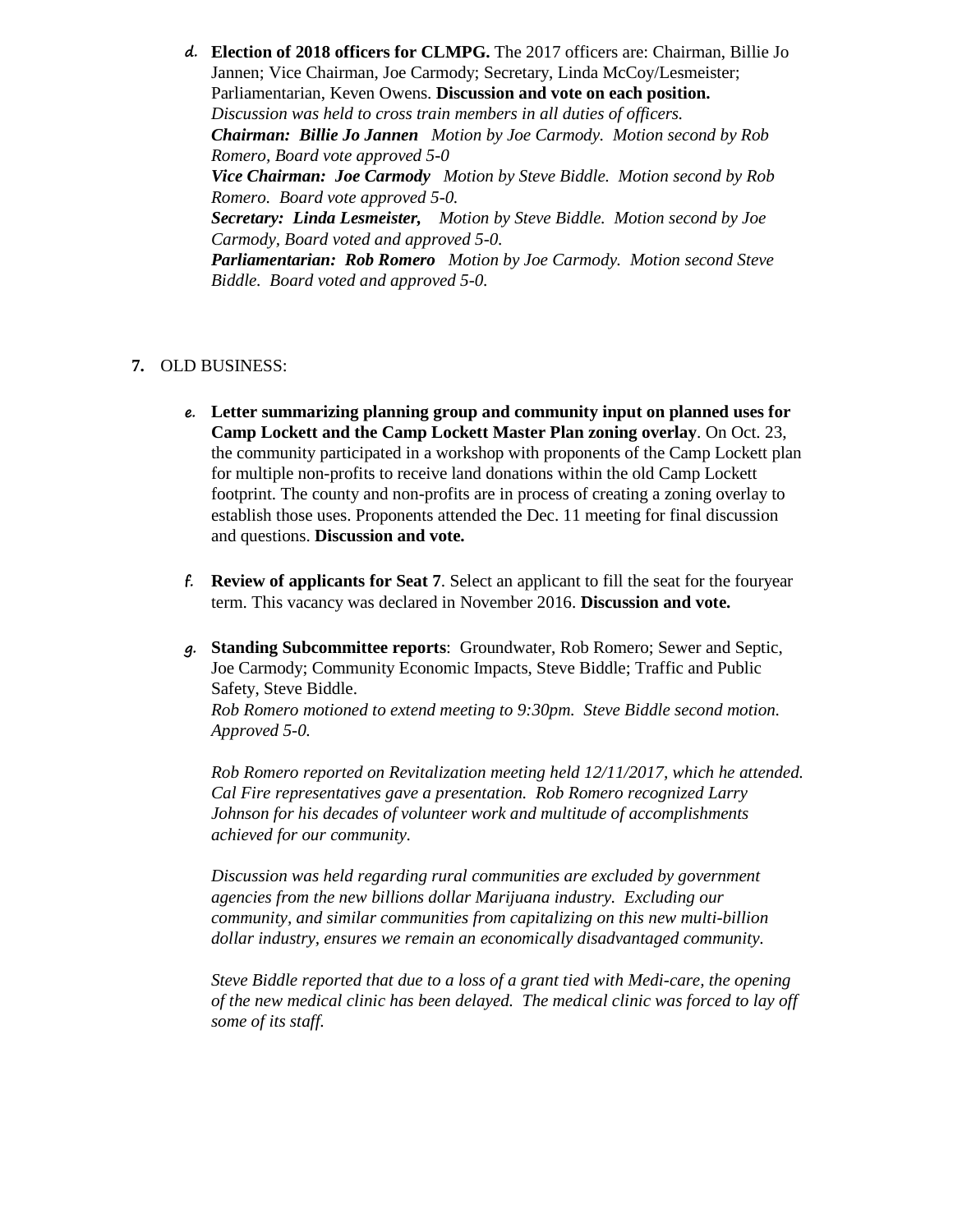### **8. CORRESPONDENCE AND ANNOUNCEMENTS**

- **a. The Star Ranch vesting and landscape architecture maps** are available, both at meetings and by appointment with the CLMPG chairman. Staff has delayed release of the EIR until it can figure out what type of greenhouse gas analysis large projects should include**. The ranch was offered for sale in an announcement sent out in late November. The Back Country Land Trust and several co-investors are negotiating to buy it. The proposed plan is still in play and is part of the property offering, but will be abandoned if purchased by trust entities.**
- **b. Notice of public review of the Draft Subsequent Environmental Impact Report associated with the Property Specific Requests (PSRs) General Plan Amendment and Rezone.** There are two requests in Campo Lake Morena region. The group has already approved them at least twice and won't be commenting. Information here: http://www.sandiegocounty.gov/content/sdc/pds/advance/PSR/PSR-GPA-PublicReview.html. Sent to group.
- **c. Back Country Land Trust/Star Ranch photo collection sent by George Barnett**. The photos show various landscapes and invester tours from recent efforts to purchase Star Ranch for preservation. Sent to group.
- **d. Notice of annual planning group training sessions and availability of online training.** All members are to complete training annually, in addition to FPPC training every other year. Sent to group.
- **e. Two emails from Roz Wallhauser, whose home is directly adjacent to the proposed ATT cell tower in Lake Morena Village**. Her concern is that with health of her children and the fact that the transmitter is pointed directly at their windows. Sent to group.
- **f. Notice of Climate Action Plan pre-meetings to answer county planning and sponsor group questions about the draft plan, slated to be heard by the planning commission on January 18.** The plan has been an ongoing project that included no presentations to planning or sponsor groups. Outside of a smattering of non-local public meetings, only PG/SG chairmen have been directly briefed. The CAP is expected to have a profound impact on local land use. More information at the project website:

https://www.sandiegocounty.gov/content/sdc/pds/advance/climateactionplan.html.h tml. Sent to group.

- **g. Boulevard Planning Group agenda for Jan. 4.** In addition to a number of ongoing projects, the community is reviewing a new wind farm proposal for the end of Ribbonwood Road and an industrial-scale battery storage project. Sent to group.
- **h. Flu advisory from county health authorities.** A total of 45 flu deaths have been reported in San Diego so far this season as compared to five deaths this same time last season. Also, more than 7,300 laboratory-confirmed flu cases have been reported